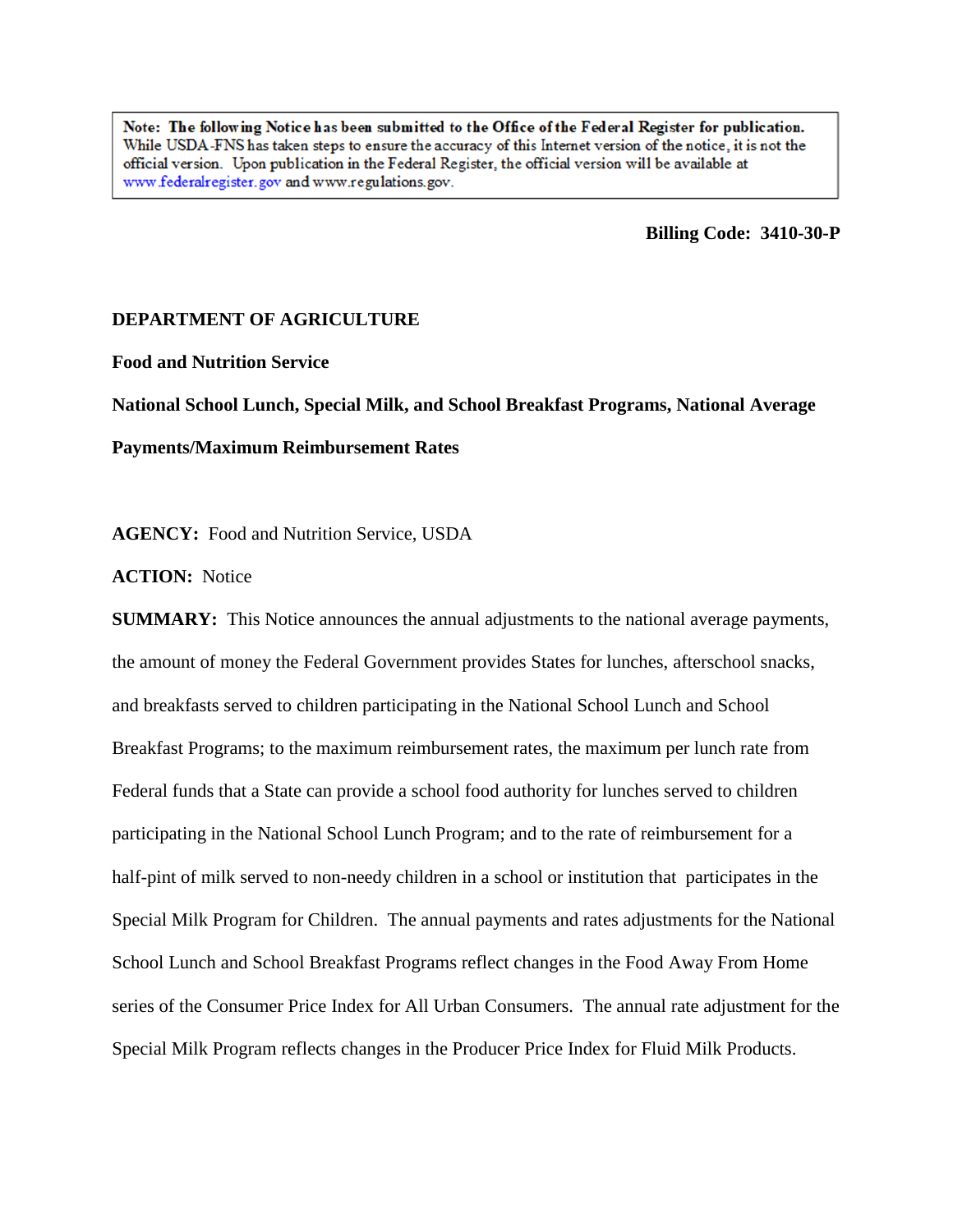Further adjustments are made to these rates to reflect higher costs of providing meals in Alaska, Hawaii and Puerto Rico. The payments and rates are prescribed on an annual basis each July.

Overall, reimbursement rates this year for the National School Lunch, Breakfast Programs and the Special Milk Program either remained the same or increased compared to last year. Of note, the performance-based reimbursement for lunches certified as meeting the meal pattern increased from 6 cents to 7 cents.

**DATES:** These rates are effective from July 1, 2019 through June 30, 2020

**FOR FURTHER INFORMATION CONTACT:** Jessica Saracino, Branch Chief, Program Monitoring and Operational Support Division, Child Nutrition Programs, Food and Nutrition Service, U.S. Department of Agriculture, 3101 Park Center Drive, Room 640, Alexandria, VA 22302-1594.

### **SUPPLEMENTARY INFORMATION:**

### **Background**

Special Milk Program for Children - Pursuant to section 3 of the Child Nutrition Act of 1966, as amended (42 U.S.C. 1772), the Department announces the rate of reimbursement for a half-pint of milk served to non-needy children in a school or institution that participates in the Special Milk Program for Children. This rate is adjusted annually to reflect changes in the Producer Price Index for Fluid Milk Products, published by the Bureau of Labor Statistics of the Department of Labor.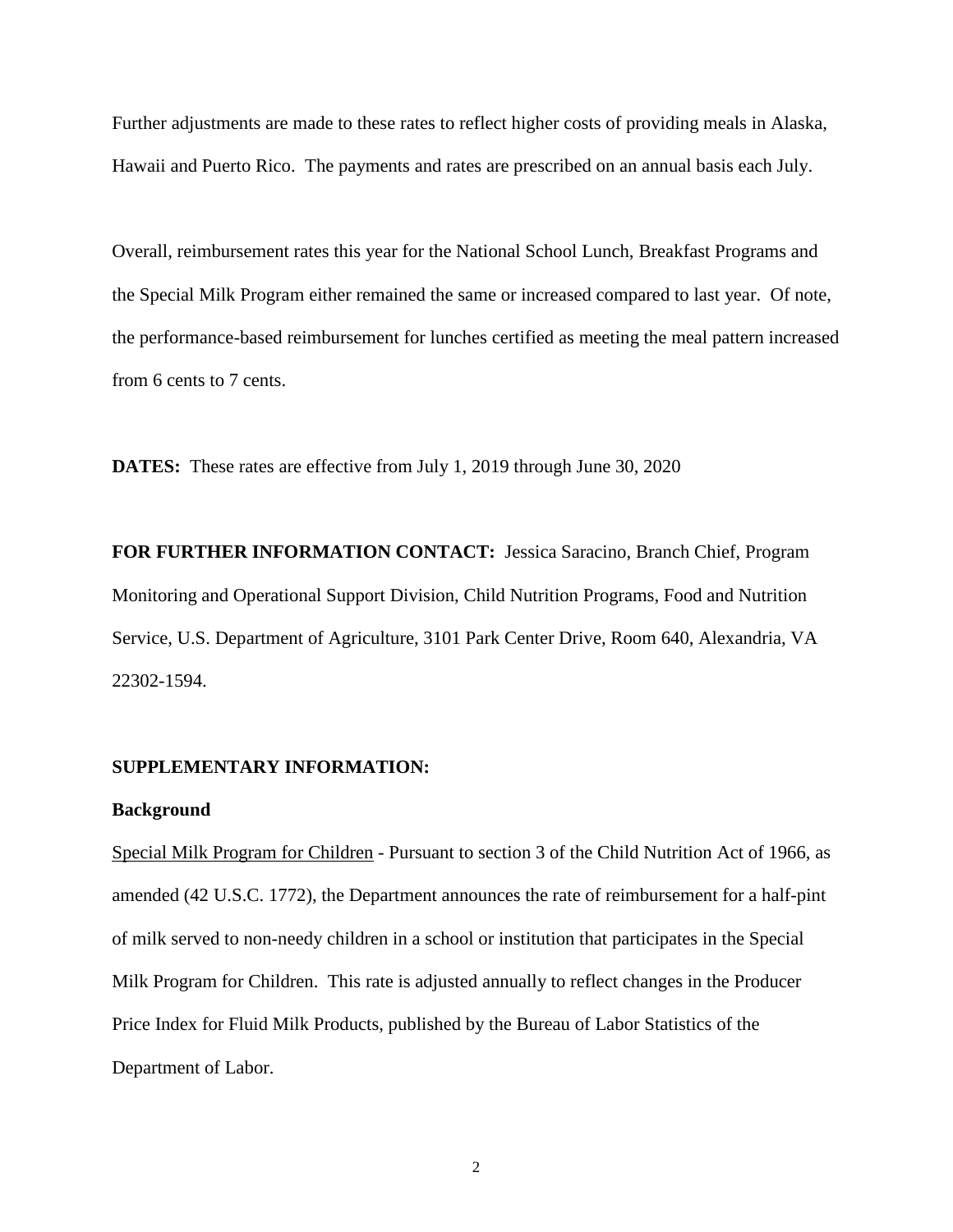National School Lunch and School Breakfast Programs - Pursuant to sections 11 and 17A of the Richard B. Russell National School Lunch Act, (42 U.S.C. 1759a and 1766a), and section 4 of the Child Nutrition Act of 1966 (42 U.S.C. 1773), the Department annually announces the adjustments to the National Average Payment Factors and to the maximum Federal reimbursement rates for lunches and afterschool snacks served to children participating in the National School Lunch Program and breakfasts served to children participating in the School Breakfast Program. Adjustments are prescribed each July 1, based on changes in the Food Away From Home series of the Consumer Price Index for All Urban Consumers, published by the Bureau of Labor Statistics of the Department of Labor.

Lunch Payment Levels - Section 4 of the Richard B. Russell National School Lunch Act (42 U.S.C. 1753) provides general cash for food assistance payments to States to assist schools in purchasing food. The Richard B. Russell National School Lunch Act provides two different section 4 payment levels for lunches served under the National School Lunch Program. The lower payment level applies to lunches served by school food authorities in which less than 60 percent of the lunches served in the school lunch program during the second preceding school year were served free or at a reduced price. The higher payment level applies to lunches served by school food authorities in which 60 percent or more of the lunches served during the second preceding school year were served free or at a reduced price.

To supplement these section 4 payments, section 11 of the Richard B. Russell National School Lunch Act (42 U.S.C.1759 (a)) provides special cash assistance payments to aid schools in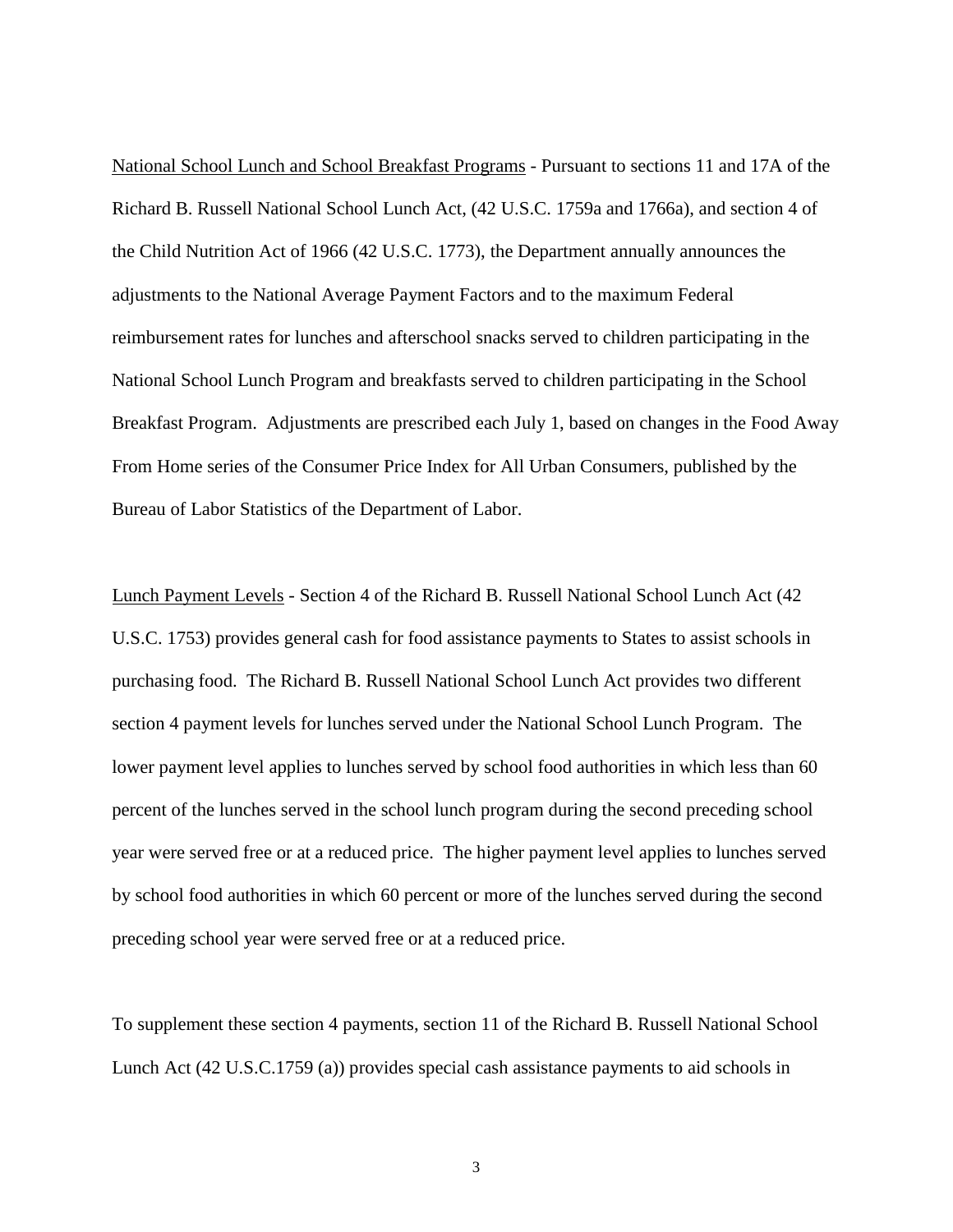providing free and reduced price lunches. The section 11 National Average Payment Factor for each reduced price lunch served is set at 40 cents less than the factor for each free lunch.

As authorized under sections 8 and 11 of the Richard B. Russell National School Lunch Act (42 U.S.C. 1757 and 1759a), maximum reimbursement rates for each type of lunch are prescribed by the Department in this Notice. These maximum rates are to ensure equitable disbursement of Federal funds to school food authorities.

Performanced-based Reimbursement – In addition to the funding mentioned above, school food authorized certified as meeting the meal pattern and nutrition standard requirements set forth in 7 CFR parts 210 and 220 are eligible to receive performance-based cash assistance for each reimbursable lunch served (an additional seven cents per lunch available beginning July 1, 2019, increased by inflation from six cents to seven cents, and will continue to be adjusted and rounded down to the nearest whole cent).

Afterschool Snack Payments in Afterschool Care Programs – Section 17A of the Richard B. Russell National School Lunch Act (42 U.S.C. 1766a) establishes National Average Payments for free, reduced price and paid afterschool snacks as part of the National School Lunch Program.

Breakfast Payment Factors - Section 4 of the Child Nutrition Act of 1966 (42 U.S.C. 1773) establishes National Average Payment Factors for free, reduced price, and paid breakfasts served under the School Breakfast Program and additional payments for free and reduced price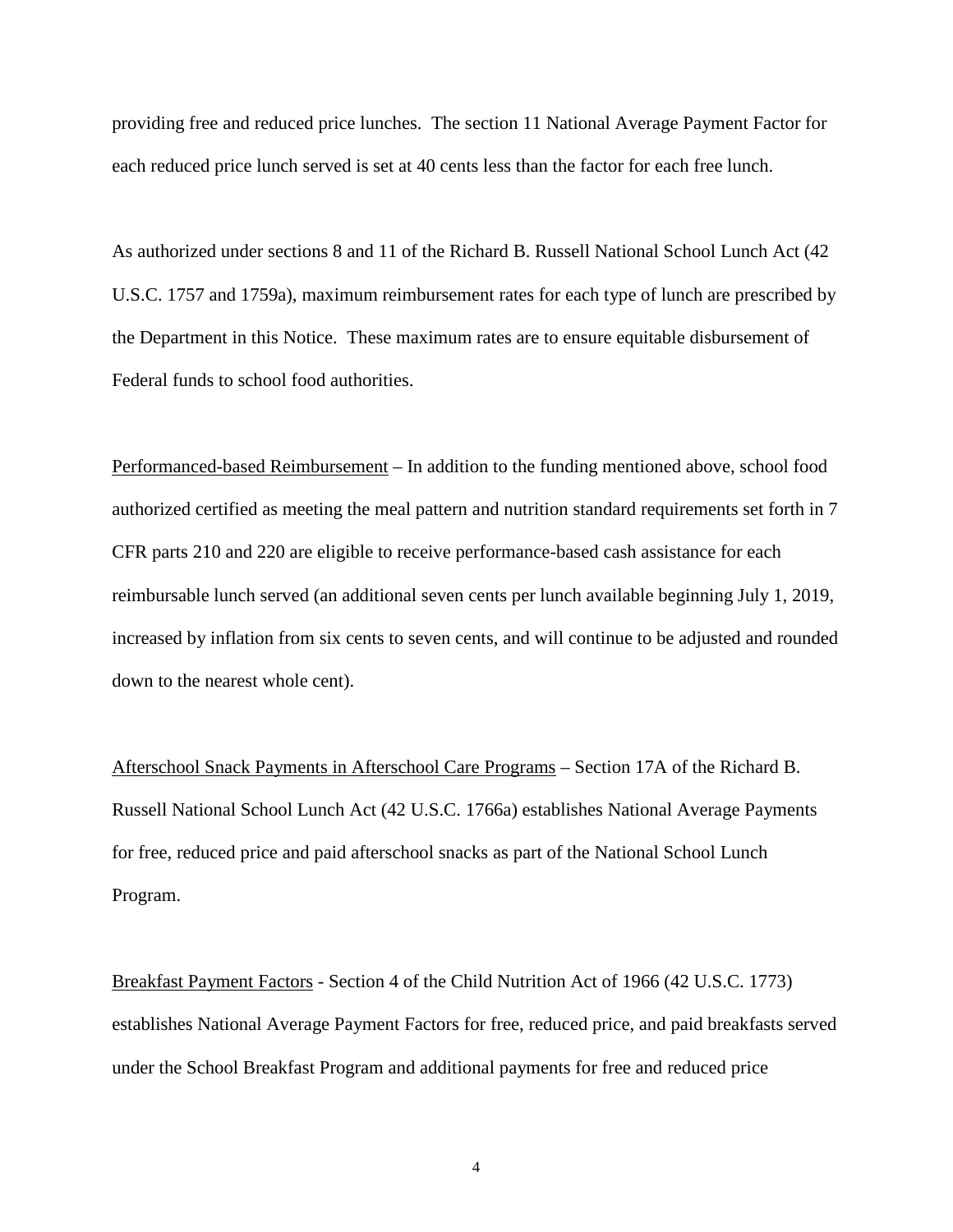breakfasts served in schools determined to be in "severe need" because they serve a high percentage of needy children.

### **Adjusted Payments**

The following specific section 4, section 11, and section 17A National Average Payment Factors and maximum reimbursement rates for lunch, the afterschool snack rates, and the breakfast rates are in effect from July 1, 2019 through June 30, 2020. Due to a higher cost of living, the average payments and maximum reimbursements for Alaska, Puerto Rico and Hawaii are higher than those for all other States. The District of Columbia, Virgin Islands, and Guam use the figures specified for the contiguous States. These rates do not include the value of USDA Foods or cash-in-lieu of USDA Foods which schools receive as additional assistance for each meal served to participants under the Program. A notice announcing the value of USDA Foods and cash-inlieu of USDA Foods is published separately in the *Federal Register*.

Adjustments to the national average payment rates for all lunches served under the National School Lunch Program, breakfasts served under the School Breakfast Program, and afterschool snacks served under the National School Lunch Program are rounded down to the nearest whole cent.

#### **Special Milk Program Payments**

For the period July 1, 2019 through June 30, 2020, the rate of reimbursement for a half-pint of milk served to a non-needy child in a school or institution that participates in the Special Milk Program is 21.50 cents reflecting an increase of 1 cent from the School Year (SY) 2018-2019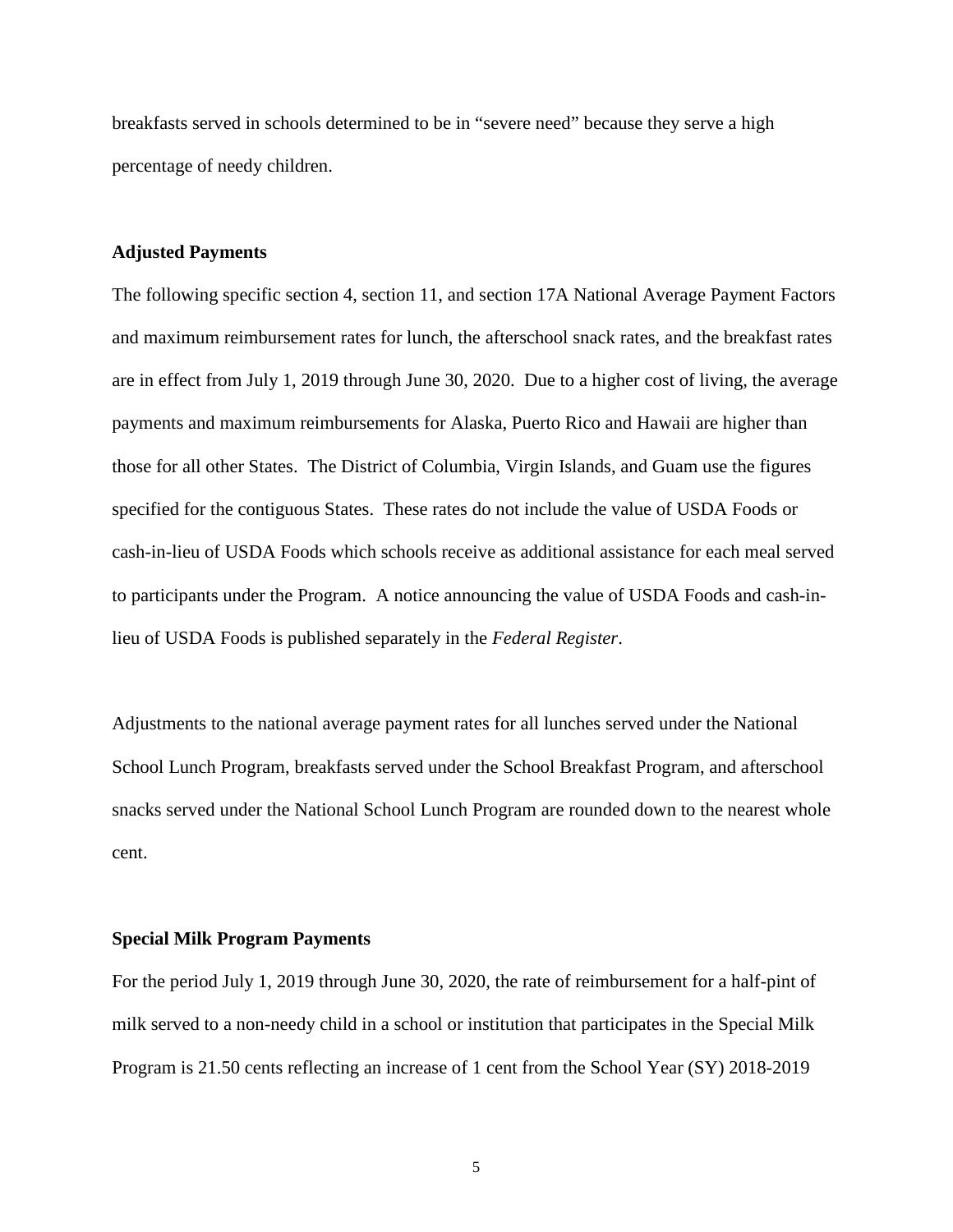level. This change is based on the 3.92 percent increase in the Producer Price Index for Fluid Milk Products from May 2018 to May 2019.

As a reminder, schools or institutions with pricing programs that elect to serve milk free to eligible children continue to receive the average cost of a half-pint of milk (the total cost of all milk purchased during the claim period divided by the total number of purchased half-pints) for each half-pint served to an eligible child.

### **National School Lunch Program Payments**

Overall, payments for the National School Lunch Program and the Afterschool Snack Program either remained the same or increased from last years payments due to a 2.94 percent increase in the national average payment rates for schools and residential child care institutions for the period July 1, 2019 through June 30, 2020 in the Consumer Price Index for All Urban Consumers for the food away from home series during the 12-month period May 2018 to May 2019 (from a level of 275.307 in May 2017, as previously published in the Federal Register to 283.394 in May 2019).

## These changes are reflected below.

Section 4 National Average Payment Factors - In school food authorities that served less than 60 percent free and reduced price lunches in School Year (SY) 2017-2018, the payments for meals served are: Contiguous States - paid rate – 32 cents (1 cent increase from the SY 2018-2019 level), free and reduced price rate  $-32$  cents (1 cent increase), maximum rate  $-40$  cents (1 cent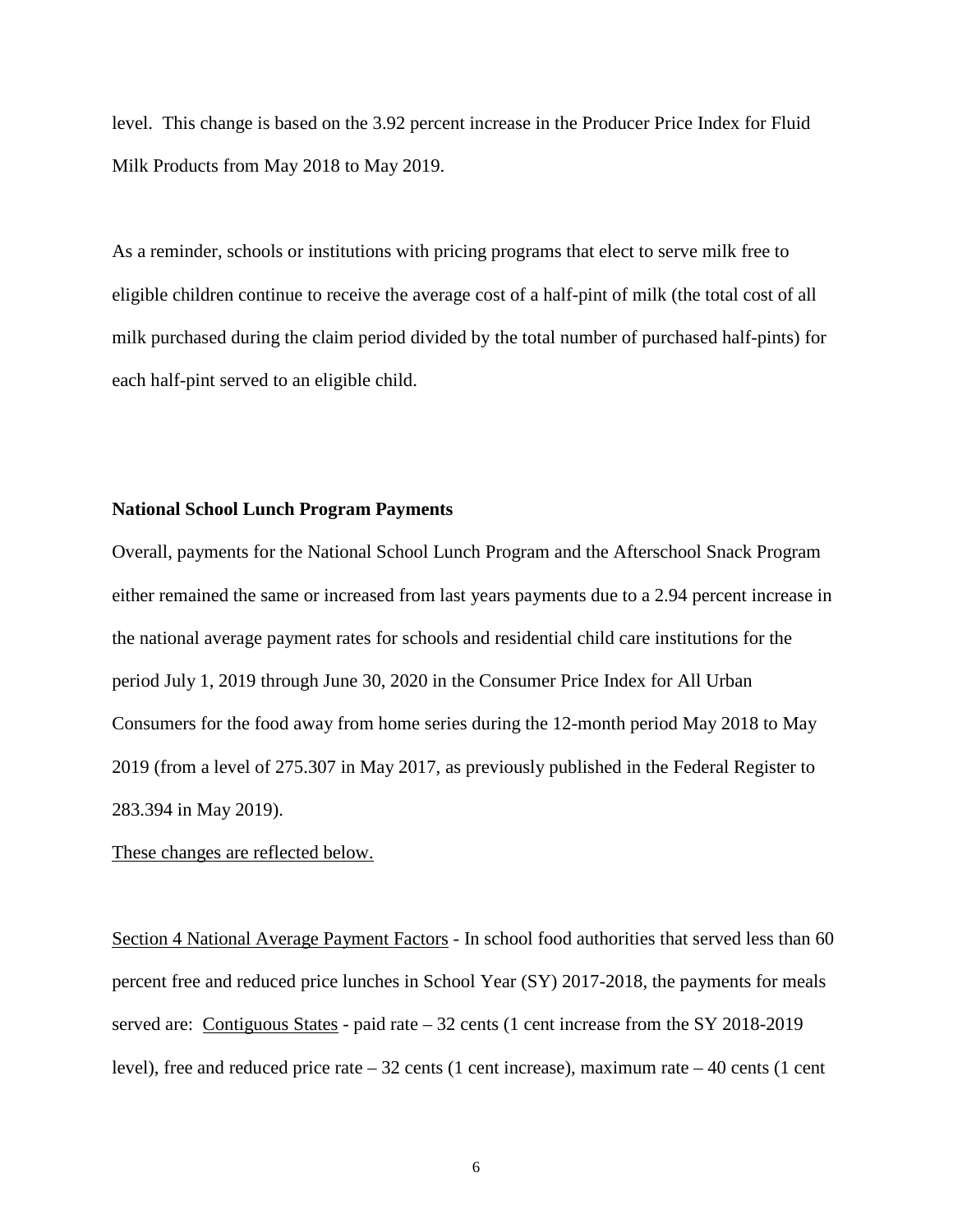increase); Alaska - paid rate – 53 cents (2 cents increase), free and reduced price rate – 53 cents (2 cents increase), maximum rate – 63 cents (2 cents increase ); Hawaii and Puerto Rico - paid rate – 38 cents (1 cent increase), free and reduced price rate – 38 cents (1 cent increase), maximum rate  $-46$  cents (1 cent increase).

In school food authorities that served 60 percent or more free and reduced price lunches in School Year 2017-2018, payments are: Contiguous States - paid rate – 34 cents (1 cent increase from the SY 2018-2019 level), free and reduced price rate – 34 cents (1 cent increase), maximum rate – 40 cents (1 cent increase); Alaska - paid rate – 55 cents (2 cents increase), free and reduced price rate – 55 cents (2 cents increase), maximum rate – 63 cents (2 cents increase); Hawaii and Puerto Rico - paid rate – 40 cents (1 cent increase), free and reduced price rate – 40 cents (1 cent increase), maximum rate – 46 cents (1 cent increase).

Beginning this year, School food authorities certified to receive the performance-based cash assistance will receive an additional 7 cents (adjusted annually) added to the above amounts as part of their section 4 payments.

Section 11 National Average Payment Factors - Contiguous States - free lunch – 3 dollars and 9 cents (9 cents increase from the SY 2018-2019 level), reduced price lunch – 2 dollars and 69 cents (9 cents increase); Alaska - free lunch – 5 dollars and 1 cent (14 cents increase), reduced price lunch  $-4$  dollars and 61 cents (14 cents increase); Hawaii and Puerto Rico - free lunch  $-3$ dollars and 62 cents (11 cents increase), reduced price lunch – 3 dollars and 22 cents (11 cents increase).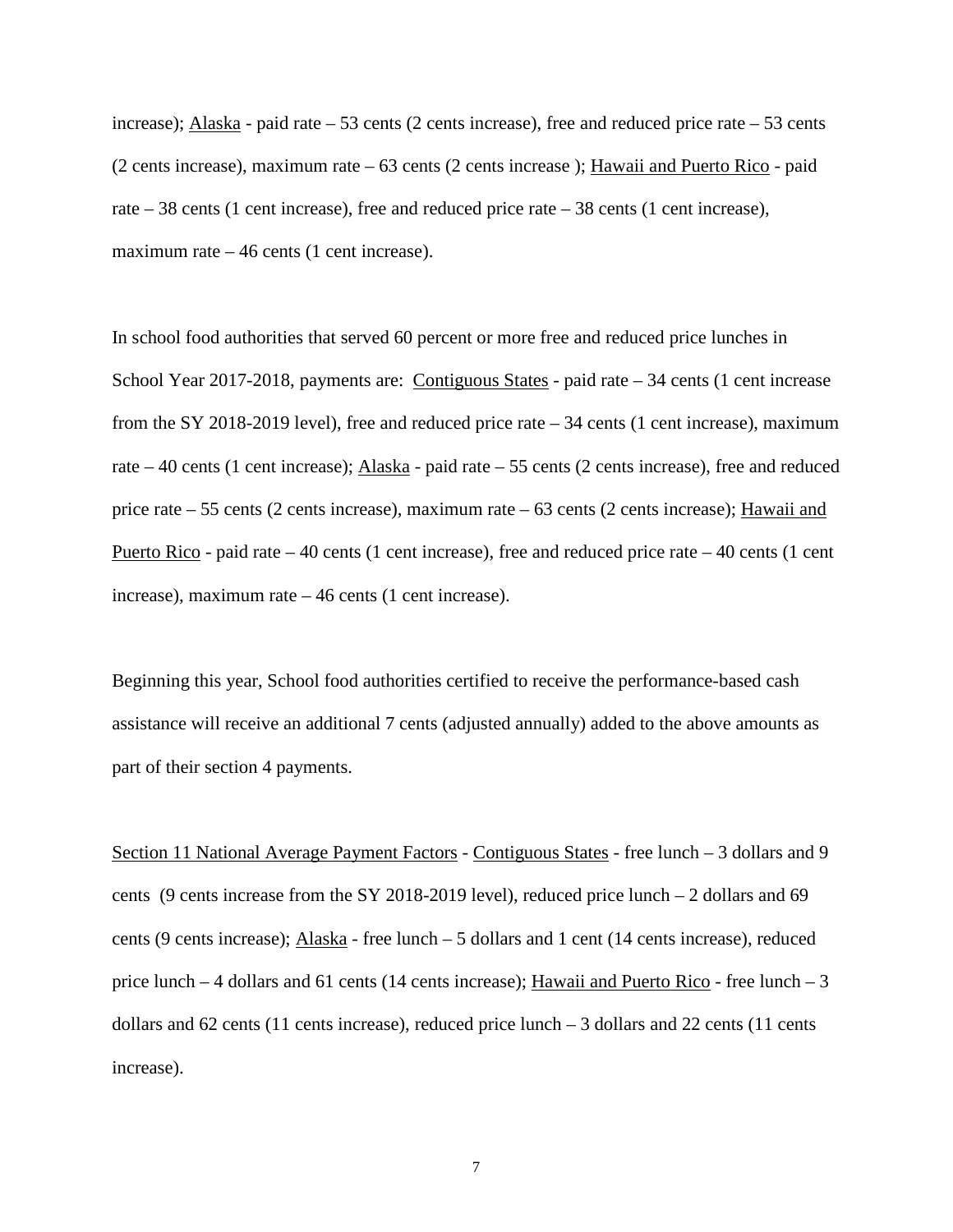Afterschool Snacks in Afterschool Care Programs – The payments are: Contiguous States – free snack – 94 cents (3 cents increase from the SY 2018-2019 level), reduced price snack – 47 cents (2 cents increase), paid snack – 8 cents (no change); Alaska - free snack –1 dollar and 52 cents (4 cents increase), reduced price snack – 76 cents (2 cents increase), paid snack – 13 cents (no change); Hawaii and Puerto Rico - free snack – 1 dollar and 10 cents (4 cents increase), reduced price snack – 55 cents (2 cent increase), paid snack – 10 cents (1 cent increase).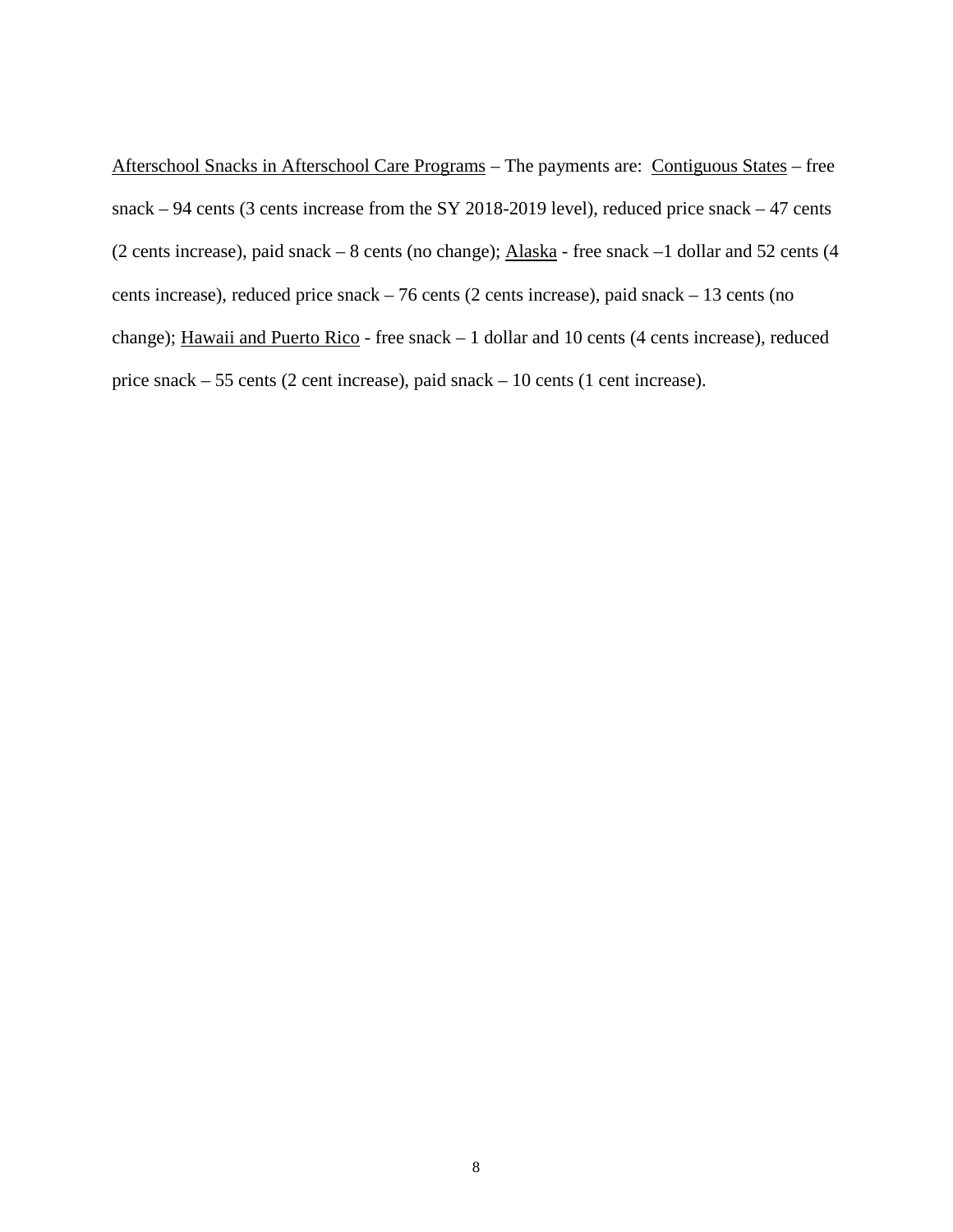### **School Breakfast Program Payments**

Overall, payments for the National School Breakfast Program either remained the same or increased from last years payments due to a 2.94 percent increase in the national average payment rates for schools and residential child care institutions for the period July 1, 2019 through June 30, 2020 in the Consumer Price Index for All Urban Consumers in the Food Away from Home series during the 12-month period May 2018 to May 2019 (from a level of 275.307 in May 2018, as previously published in the Federal Register to 283.394 in May 2019). These changes are reflected below.

For schools "not in severe need" the payments are: Contiguous States - free breakfast – 1 dollar and 84 cents (5 cents increase from the SY 2018-2019 level), reduced price breakfast – 1 dollar and 54 cents (5 cents increase), paid breakfast – 31 cents (no change); Alaska - free breakfast – 2 dollars and 95 cents (8 cents increase), reduced price breakfast – 2 dollars and 65 cents (8 cents increase), paid breakfast  $-47$  cents (1 cent increase); Hawaii and Puerto Rico - free breakfast  $-2$ dollars and 15 cents (6 cents increase), reduced price breakfast – 1 dollar and 85 cents (6 cents increase), paid breakfast – 36 cents (1 cent increase).

For schools in "severe need" the payments are: Contiguous States - free breakfast – 2 dollars and 20 cents (6 cents increase from the SY 2018-2019 level), reduced price breakfast – 1 dollar and 90 cents (6 cents increase), paid breakfast – 31 cents (no change); Alaska - free breakfast – 3 dollars and 53 cents (10 cents increase), reduced price breakfast – 3 dollars and 23 cents (10 cents increase), paid breakfast – 47 cents (1 cent increase); Hawaii and Puerto Rico - free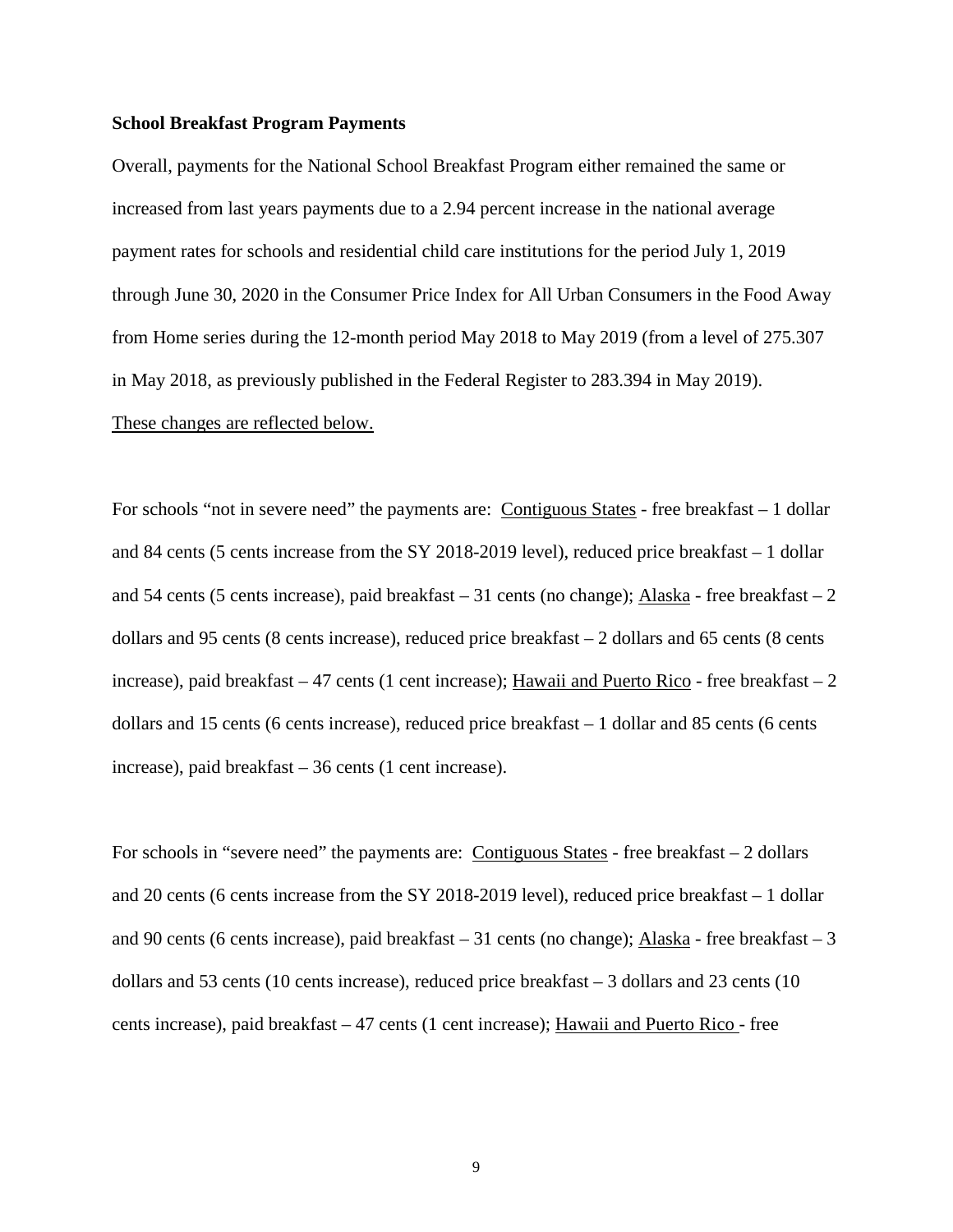breakfast – 2 dollars and 57 cents (7 cents increase), reduced price breakfast – 2 dollars and 27 cents (7 cents increase), paid breakfast – 36 cents (1 cent increase).

### **Payment Chart**

The following chart illustrates the lunch National Average Payment Factors with the sections 4 and 11 already combined to indicate the per lunch amount; the maximum lunch reimbursement rates; the reimbursement rates for afterschool snacks served in afterschool care programs; the breakfast National Average Payment Factors including severe need schools; and the milk reimbursement rate. All amounts are expressed in dollars or fractions thereof. The payment factors and reimbursement rates used for the District of Columbia, Virgin Islands, and Guam are those specified for the contiguous States.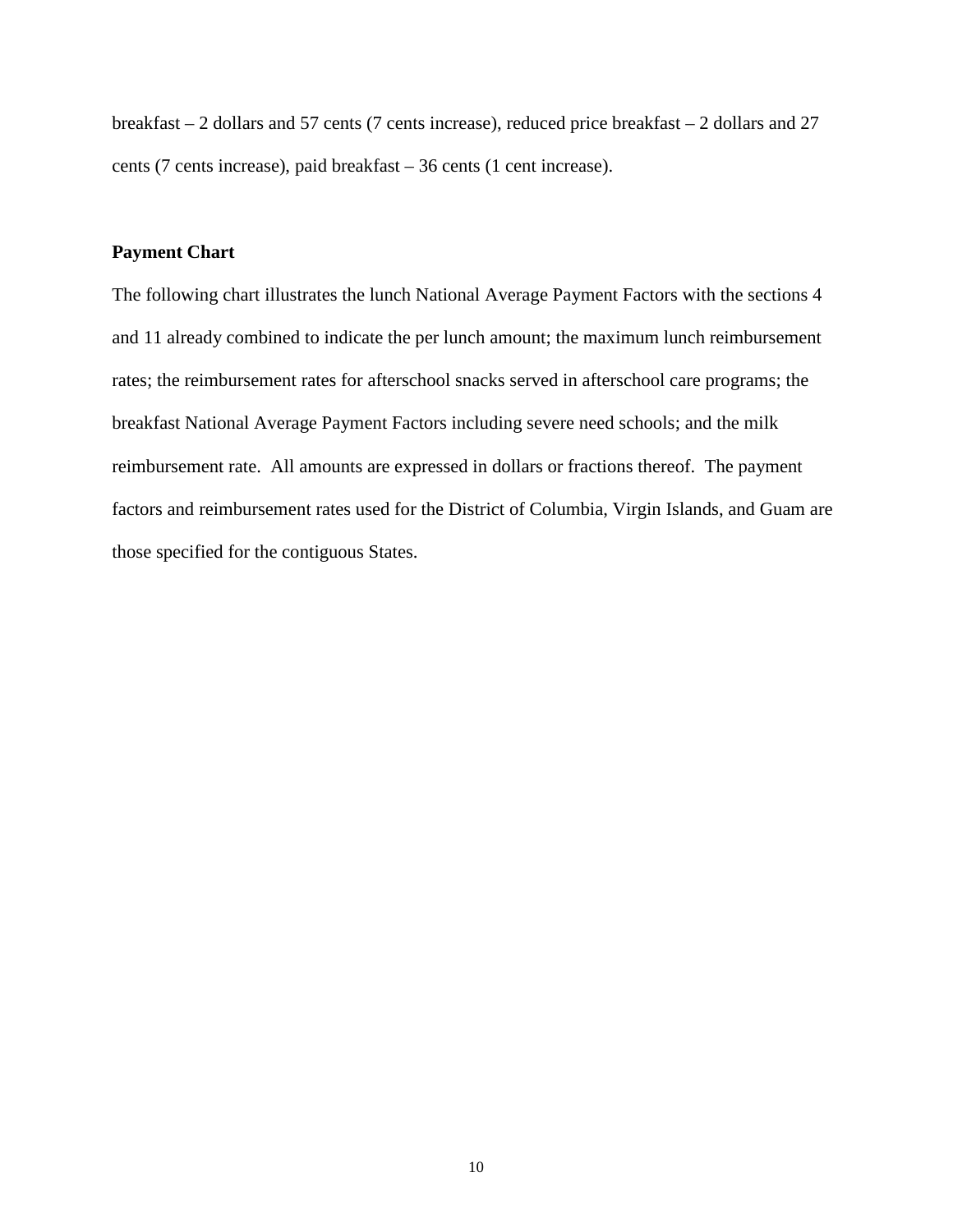| <b>SCHOOL PROGRAMS</b>                                                     |                                                          |                                     |                                  |                        |                                                |                                      |                    |  |
|----------------------------------------------------------------------------|----------------------------------------------------------|-------------------------------------|----------------------------------|------------------------|------------------------------------------------|--------------------------------------|--------------------|--|
| <b>MEAL, SNACK AND MILK PAYMENTS TO STATES AND SCHOOL FOOD AUTHORITIES</b> |                                                          |                                     |                                  |                        |                                                |                                      |                    |  |
| <b>Expressed in Dollars or Fractions Thereof</b>                           |                                                          |                                     |                                  |                        |                                                |                                      |                    |  |
| Effective from: July 1, 2019 - June 30, 2020                               |                                                          |                                     |                                  |                        |                                                |                                      |                    |  |
| NATIONAL SCHOOL LUNCH                                                      |                                                          | <b>LESS</b>                         | <b>LESS</b><br><b>THAN</b>       | 60% OR<br><b>MORE</b>  | $60\%$ or<br>$MORE+$<br>$7$ cents <sup>2</sup> | <b>MAXIMUM</b><br><b>RATE</b>        | <b>MAXIMUM</b>     |  |
| <b>PROGRAM</b>                                                             |                                                          | <b>THAN</b>                         | $60\% + 7$<br>cents <sup>2</sup> |                        |                                                |                                      | $RATE + 7$         |  |
|                                                                            |                                                          | 60%                                 |                                  |                        |                                                |                                      | cents <sup>2</sup> |  |
|                                                                            | PAID                                                     | 0.32                                | 0.39                             | 0.34                   | 0.41                                           | 0.40                                 | 0.47               |  |
| <b>CONTIGUOUS</b><br><b>STATES</b>                                         | <b>REDUCED PRICE</b>                                     | 3.01                                | 3.08                             | 3.03                   | 3.10                                           | 3.18                                 | 3.25               |  |
|                                                                            | <b>FREE</b>                                              | 3.41                                | 3.48                             | 3.43                   | 3.50                                           | 3.58                                 | 3.65               |  |
| <b>ALASKA</b>                                                              | PAID                                                     | 0.53                                | 0.60                             | 0.55                   | 0.62                                           | 0.63                                 | 0.70               |  |
|                                                                            | <b>REDUCED PRICE</b>                                     | 5.14                                | 5.21                             | 5.16                   | 5.23                                           | 5.38                                 | 5.45               |  |
|                                                                            | <b>FREE</b>                                              | 5.54                                | 5.61                             | 5.56                   | 5.63                                           | 5.78                                 | 5.85               |  |
| HAWAII and                                                                 | PAID                                                     | 0.38                                | 0.45                             | 0.40                   | 0.47                                           | 0.46                                 | 0.53               |  |
| PUERTO RICO                                                                | REDUCED PRICE                                            | 3.60                                | 3.67                             | 3.62                   | 3.69                                           | 3.78                                 | 3.85               |  |
|                                                                            | <b>FREE</b>                                              | 4.00                                | 4.07                             | 4.02                   | 4.09                                           | 4.18                                 | 4.25               |  |
| <b>SCHOOL BREAKFAST PROGRAM</b>                                            |                                                          |                                     |                                  | <b>NON-SEVERE NEED</b> |                                                | <b>SEVERE NEED</b>                   |                    |  |
| <b>CONTIGUOUS STATES</b>                                                   |                                                          | PAID                                |                                  | 0.31<br>1.54           |                                                | 0.31<br>1.90                         |                    |  |
|                                                                            |                                                          | <b>REDUCED PRICE</b>                |                                  |                        |                                                |                                      |                    |  |
|                                                                            |                                                          | <b>FREE</b>                         |                                  | 1.84                   |                                                | 2.20                                 |                    |  |
| PAID                                                                       |                                                          |                                     |                                  | 0.47                   |                                                | 0.47                                 |                    |  |
| <b>ALASKA</b>                                                              |                                                          | <b>REDUCED PRICE</b>                |                                  | 2.65                   |                                                | 3.23                                 |                    |  |
|                                                                            |                                                          | <b>FREE</b>                         |                                  | 2.95                   |                                                | 3.53                                 |                    |  |
| HAWAII and PUERTO RICO                                                     |                                                          | PAID                                |                                  |                        | 0.36                                           |                                      | 0.36               |  |
|                                                                            |                                                          | <b>REDUCED PRICE</b><br><b>FREE</b> |                                  | 1.85                   |                                                | 2.27                                 |                    |  |
|                                                                            |                                                          |                                     |                                  | 2.15                   |                                                | 2.57                                 |                    |  |
| <b>SPECIAL MILK PROGRAM</b>                                                |                                                          |                                     |                                  | <b>ALL</b>             | <b>PAID</b>                                    | <b>FREE MILK</b>                     |                    |  |
|                                                                            |                                                          |                                     |                                  | <b>MILK</b>            | <b>MILK</b>                                    |                                      |                    |  |
| PRICING PROGRAMS WITHOUT FREE OPTION                                       |                                                          |                                     |                                  | 0.2150                 | N/A                                            | N/A                                  |                    |  |
| PRICING PROGRAMS WITH FREE OPTION                                          |                                                          |                                     |                                  | N/A                    | 0.2150                                         | Average Cost Per 1/2 Pint of<br>Milk |                    |  |
| NONPRICING PROGRAMS                                                        |                                                          |                                     |                                  | 0.2150                 | N/A                                            | N/A                                  |                    |  |
|                                                                            | AFTERS CHOOL SNACKS SERVED IN AFTERS CHOOL CARE PROGRAMS |                                     |                                  |                        |                                                |                                      |                    |  |
| PAID                                                                       |                                                          |                                     |                                  |                        |                                                | 0.08                                 |                    |  |
| <b>CONTIGUOUS STATES</b>                                                   |                                                          |                                     | <b>REDUCED PRICE</b>             |                        |                                                | 0.47                                 |                    |  |
|                                                                            |                                                          |                                     | <b>FREE</b>                      |                        |                                                |                                      | 0.94               |  |
| PAID                                                                       |                                                          |                                     |                                  |                        |                                                | 0.13                                 |                    |  |
| <b>ALASKA</b>                                                              |                                                          |                                     | <b>REDUCED PRICE</b>             |                        |                                                | 0.76                                 |                    |  |
| <b>FREE</b>                                                                |                                                          |                                     |                                  |                        |                                                | 1.52                                 |                    |  |
| PAID                                                                       |                                                          |                                     |                                  |                        |                                                | 0.10                                 |                    |  |
| HAWAII and PUERTO RICO                                                     |                                                          |                                     | <b>REDUCED PRICE</b>             |                        |                                                | 0.55                                 |                    |  |
| <b>FREE</b>                                                                |                                                          |                                     |                                  |                        |                                                | 1.10                                 |                    |  |

1 Payment listed for Free and Reduced Price Lunches include both section 4 and section 11 funds

2 Performance-based cash reimbursement (adjusted annually for inflation)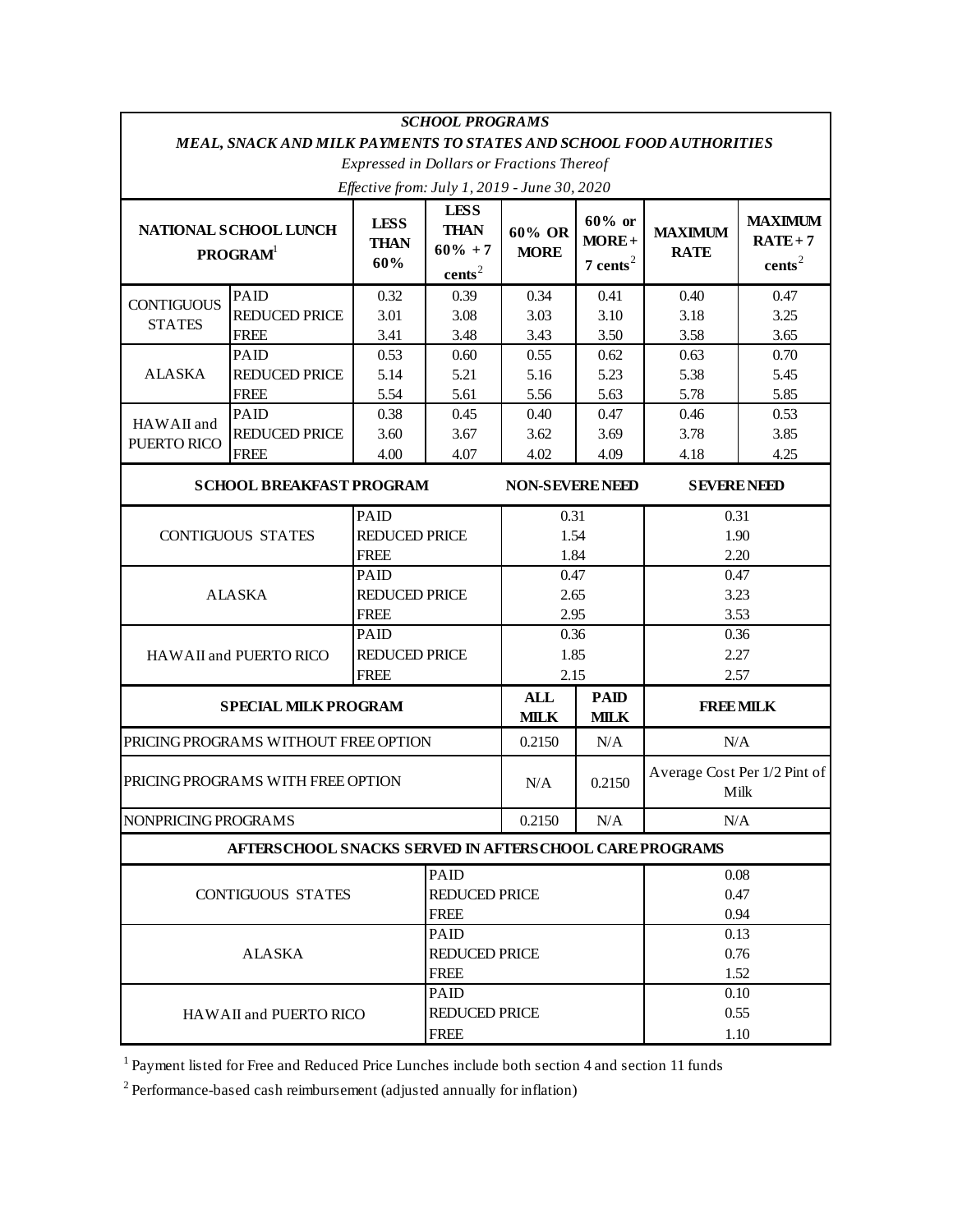This action is not a rule as defined by the Regulatory Flexibility Act (5 U.S.C. 601-612) and thus is exempt from the provisions of that Act.

In accordance with the Paperwork Reduction Act of 1995 (44 U.S.C. 3507), no new recordkeeping or reporting requirements have been included that are subject to approval from the Office of Management and Budget.

This rule has been determined to be not significant by the Office of Management and Budget in conformance with Executive Order 12866. Pursuant to the Congressional Review Act (5 U.S.C. §801 et seq.), the Office of Information and Regulatory Affairs designated this rule as not a major rule, as defined by 5 U.S.C. § 804(2).

National School Lunch, School Breakfast, and Special Milk Programs are listed in the Catalog of Federal Domestic Assistance under No. 10.555, No. 10.553, and No. 10.556, respectively, and are subject to the provisions of Executive Order 12372, which requires intergovernmental consultation with State and local officials. (See 2 CFR 415.3-415.6).